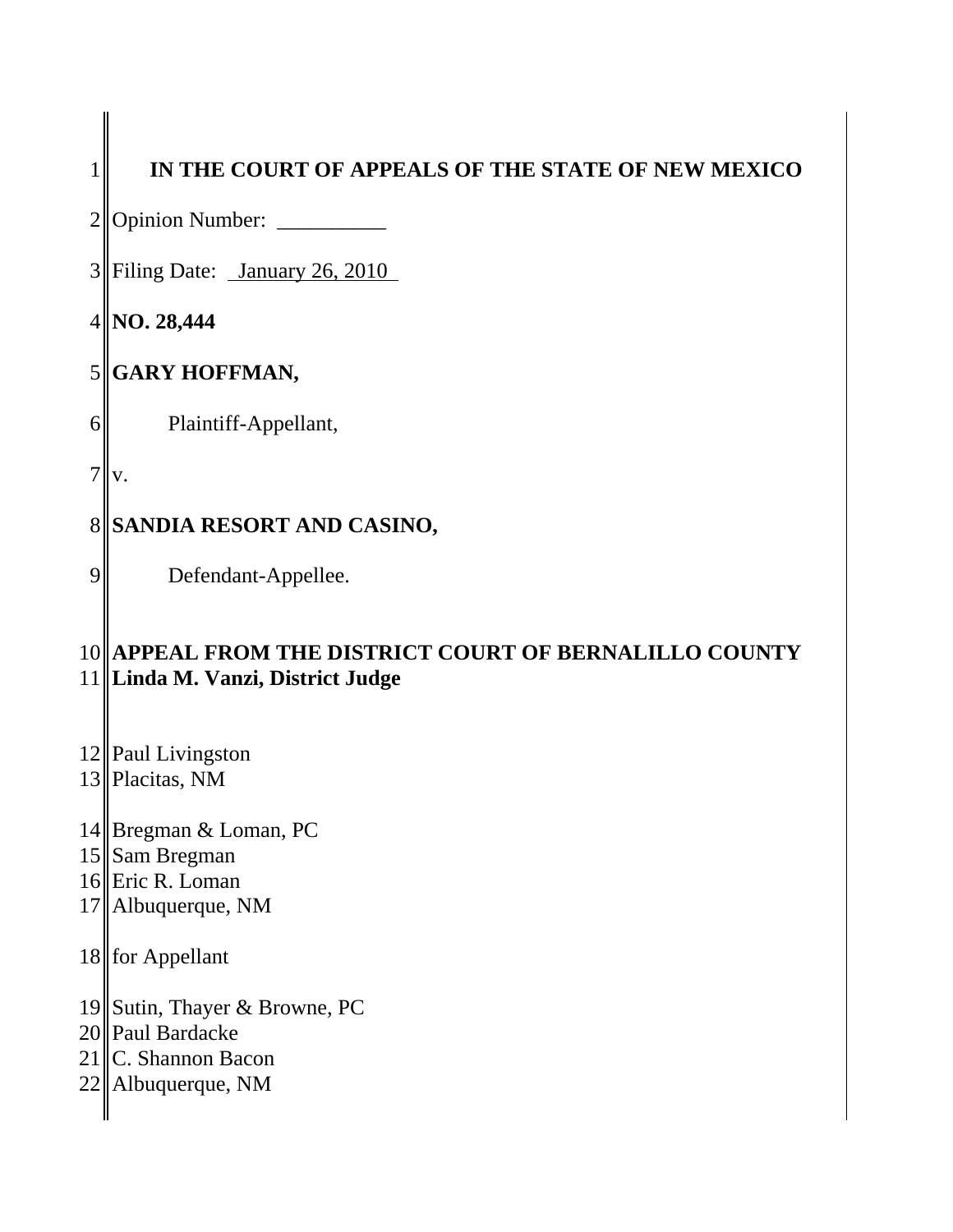1 Sonosky, Chambers, Sachse, Mielke, & Brownell  $2$  David C. Mielke 3 Albuquerque, NM  $4$  for Appellee 5 Norhaus Law Firm, LLP 6 Wayne H. Bladh 7 Santa Fe, NM 8 Rodina Cole Cave 9 Albuquerque, NM 10 for Amicus Pueblo of Laguna 11 Bergen Law Offices, LLC 12 Lee Bergen 13 Albuquerque, NM 14 for Amicus Ohkay Owingeh Pueblo 15 Sonosky, Chambers, Sachse, Mielke & Brownell 16 David C. Mielke 17 Albuquerque, NM 18 for Amicus Pueblo of Isleta 19 VanAmberg, Rogers, Yepa, Abeita, & Gomez, LLP 20 Bryant Rogers 21 Santa Fe, NM 22 for Amicus Pueblo of Nambe 23 Maxine R. Velasquez 24 San Felipe Pueblo, NM 25 for Amicus Pueblo of San Felipe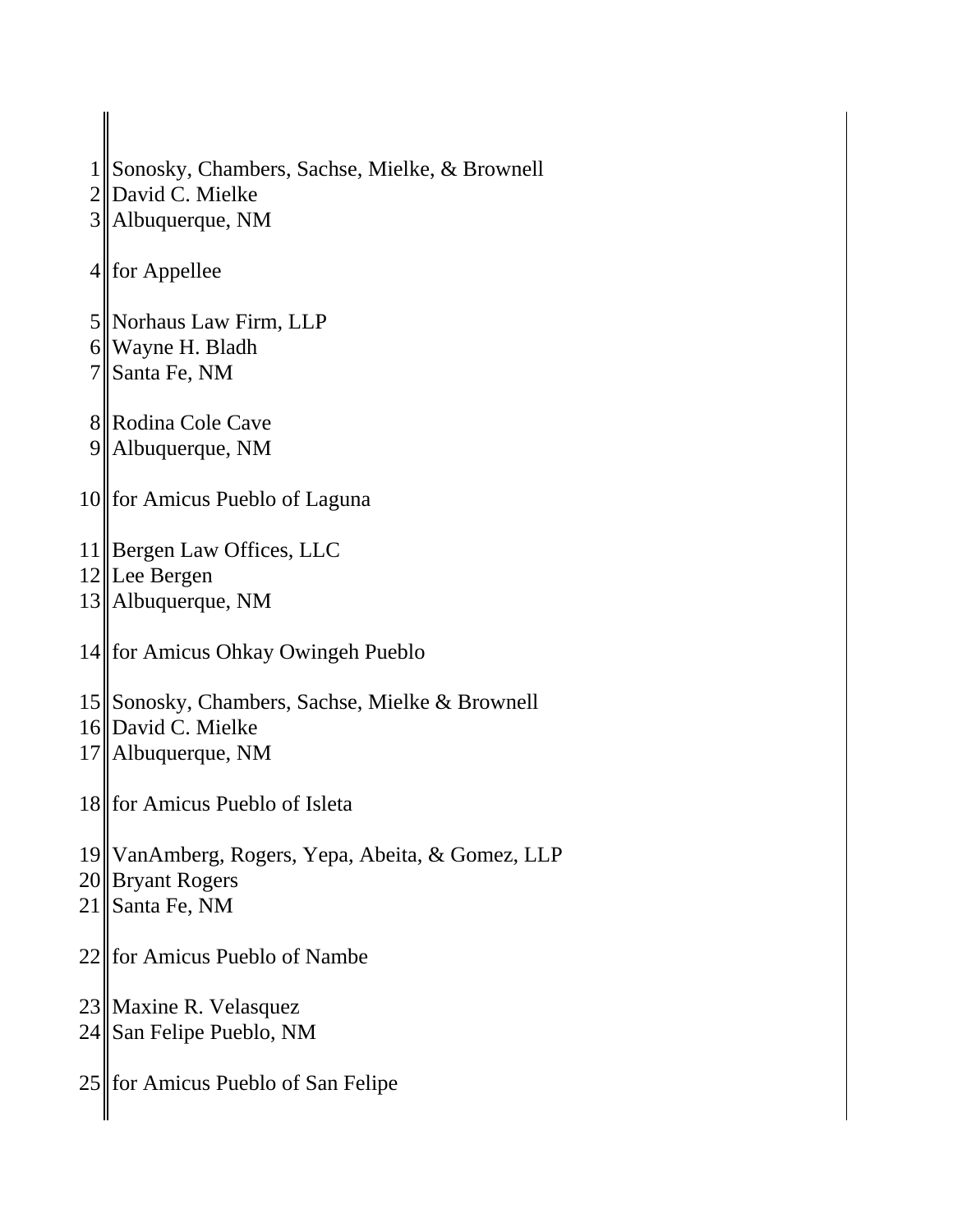## 1 Frank A. Demolli 2∥Santa Fe, NM

3 for Amicus Pueblo of Pojoaque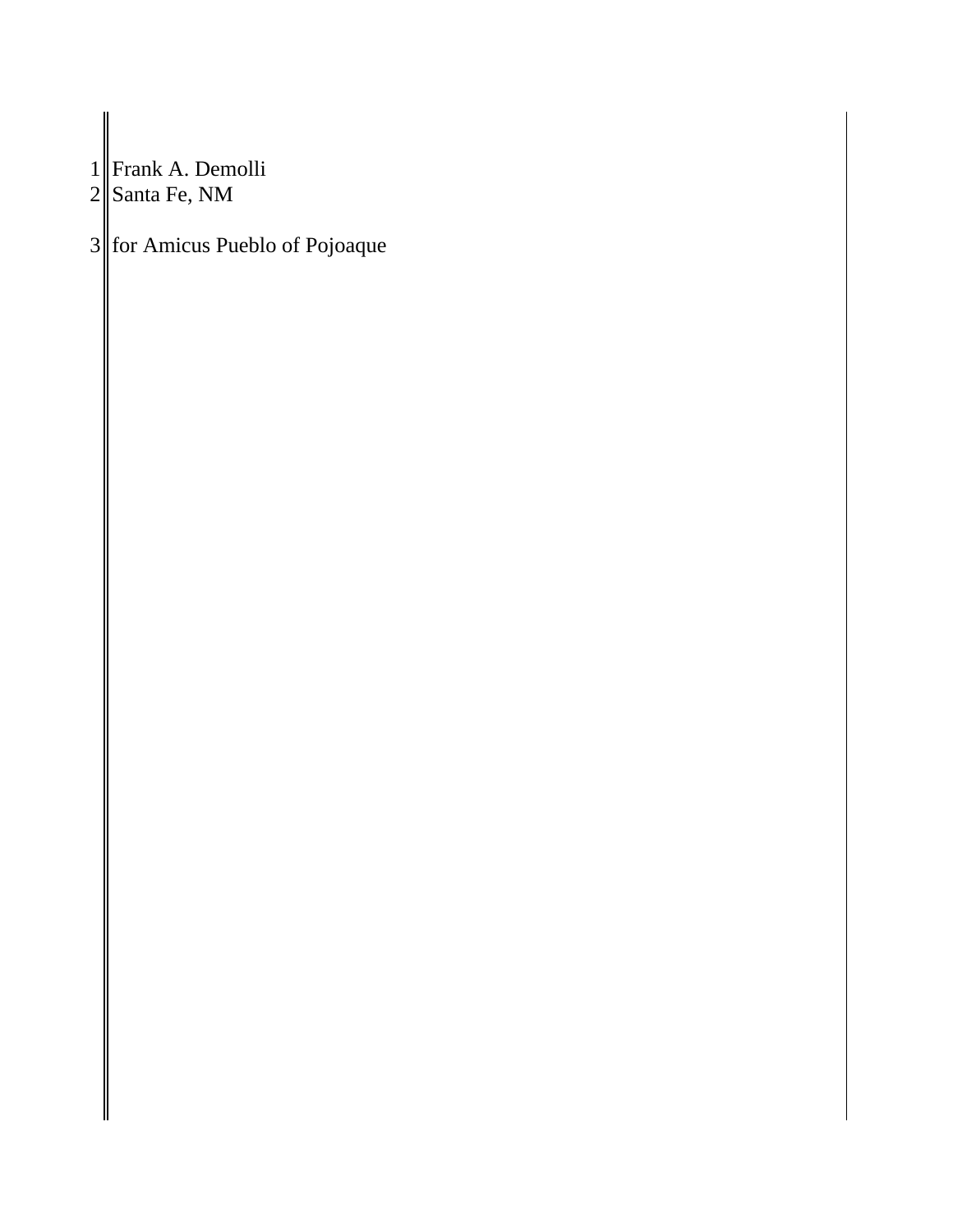#### 1|| **OPINION**

#### **CASTILLO, Judge.**

 $3 \| {\mathfrak{q}}_1$  This case presents us with another question regarding the extent of tribal sovereign immunity. Appellant Hoffman brought suit in district court based on his claims that Sandia Resort and Casino (Sandia) wrongfully refused to pay him a gambling prize. Holding that tribal sovereign immunity applies, we affirm the district 7 court's grant of Sandia's motion to dismiss based on lack of subject matter 8 jurisdiction.

## **BACKGROUND**

 **{2}** On August 16, 2006, Hoffman was a visitor at Sandia and began playing the Mystical Mermaid slot machine. At some point during play, the machine indicated 12 that Hoffman had won \$1,597,244.10. Sandia did not pay any prize money to Hoffman because, according to Sandia, the machine had malfunctioned and the malfunction voided all play on the machine. Hoffman followed the regulations of the Sandia Gaming Commission and appealed Sandia's determination regarding non-16 payment. The Commission affirmed Sandia's decision that Hoffman was not entitled to any of the award indicated on the machine.

 **{3}** Having exhausted his tribal remedies, Hoffman then filed a complaint in the Second Judicial District Court alleging breach of contract, prima facie tort, and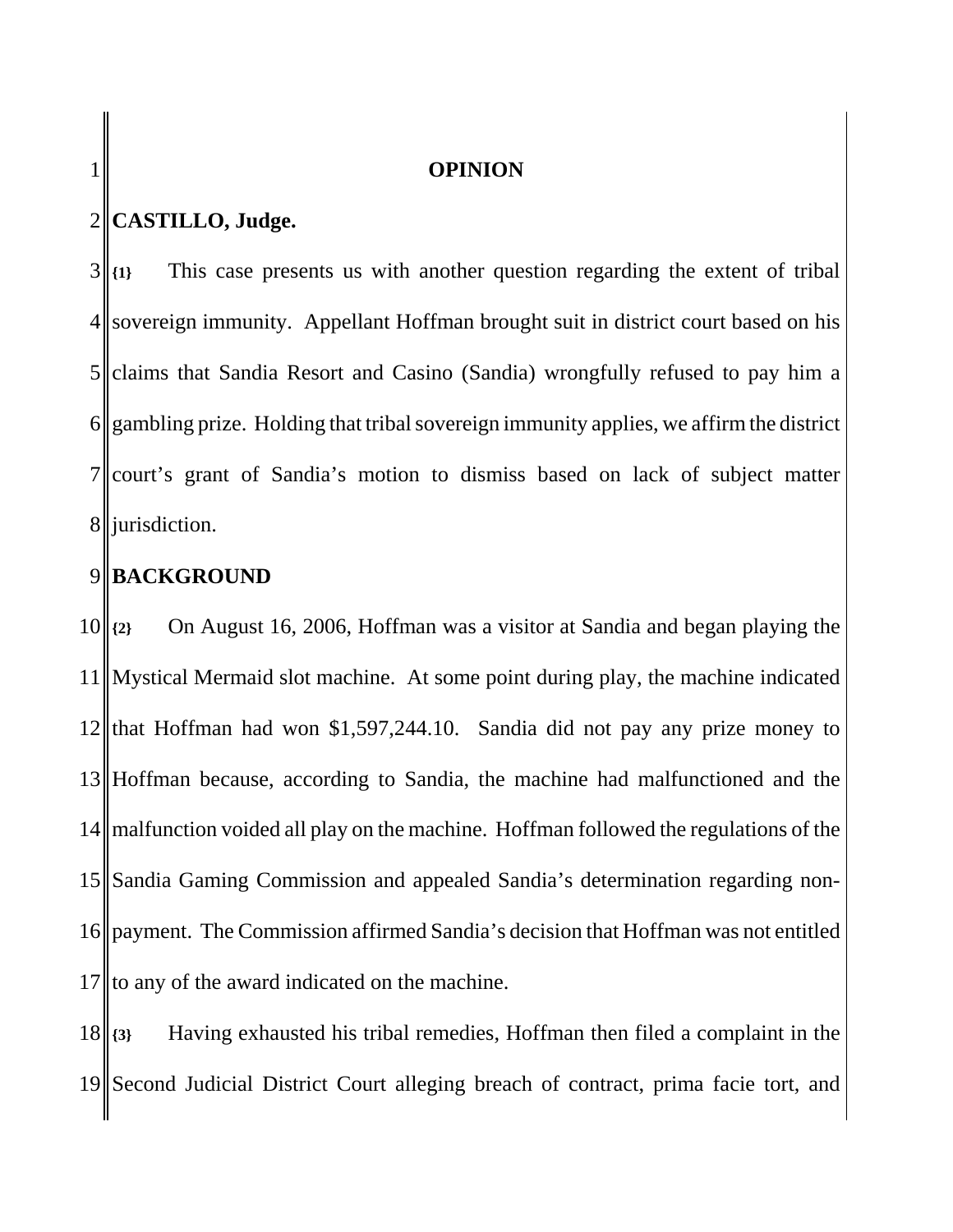violation of the Unfair Practices Act. Sandia filed a motion to dismiss claiming that because the casino was a wholly-owned, operated, and unincorporated enterprise of the Pueblo of Sandia, sovereign immunity barred Hoffman's suit. Hoffman countered  $4 \parallel$  by arguing first that there were disputed facts regarding Sandia's relationship to Sandia Pueblo (the Pueblo) and the malfunction of the machine. Hoffman also argued that the Tribal-State Class III Gaming Compact (Compact), NMSA 1978, §§ 11-13-1 to -2 (1997), entered into between the State of New Mexico and Sandia waived 8 Sandia's sovereign immunity with respect to his claims. The district court rejected Hoffman's arguments, decided that tribal sovereign immunity applied, and granted 10 Sandia's motion to dismiss. This appeal followed.

#### **DISCUSSION**

 **{4}** Hoffman's primary argument on appeal is that the waiver of immunity and 13 choice of law provisions in Sections  $8(A)$  and  $8(D)$  of the Compact establish that 14 Sandia waived sovereign immunity with respect to his claims for breach of contract, 15 prima facie tort, and violation of the Unfair Practices Act. As a preliminary matter, however, Hoffman contends that factual disputes preclude dismissal. And in his last argument, Hoffman asserts that sovereign immunity is an anachronistic legal theory 18 and asks us to abandon it and its application in his case. We address these arguments in reverse order.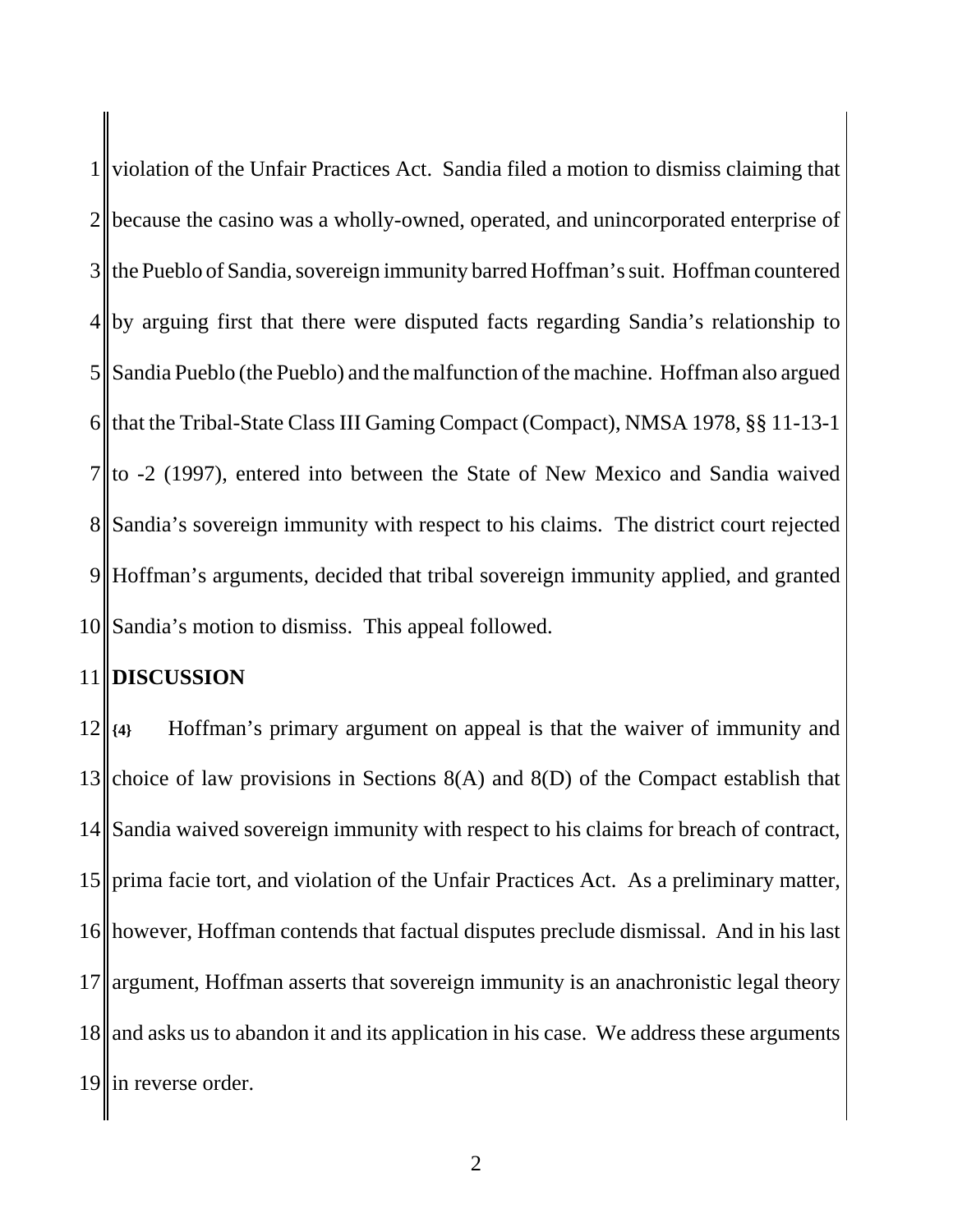#### **A. Abandonment of Sovereign Immunity as a Legal Principle**

 **{5}** We may readily dismiss Hoffman's argument that we should abandon sovereign immunity as a legal principle. We have no authority to decline to follow precedent established by our superior courts. *See Alexander v. Delgado*, 84 N.M. 717, 718, 507  $5||P.2d778,779(1973)$  ("[A] court lower in rank than the court which made the decision invoked as a precedent cannot deviate therefrom and decide contrary to that precedent [.]" (internal quotation marks and citation omitted)).

8<sup>1</sup><sub>8</sub> Both the United States Supreme Court and the New Mexico Supreme Court 9 recognize tribal sovereign immunity as a legitimate legal doctrine of significant historical pedigree. *See Puyallup Tribe, Inc. v. Dep't of Game*, 433 U.S. 165, 172 (1977) (stating that "it is settled that a state court may not exercise jurisdiction over a recognized Indian tribe"); *Gallegos v. Pueblo of Tesuque*, 2002-NMSC-012, ¶ 7, 132 N.M. 207, 46 P.3d 668 ("Indian tribes have long been recognized as possessing the common-law immunity from suit traditionally enjoyed by sovereign powers." (internal quotation marks and citations omitted)). Accordingly, we will proceed with 16 Hoffman's remaining argument.

### **B. Factual Disputes**

 $18 \mid \{7\}$  We now turn to Hoffman's preliminary argument. He claims that there is a question of fact regarding the relationships among Sandia Casino, Sandia Pueblo, and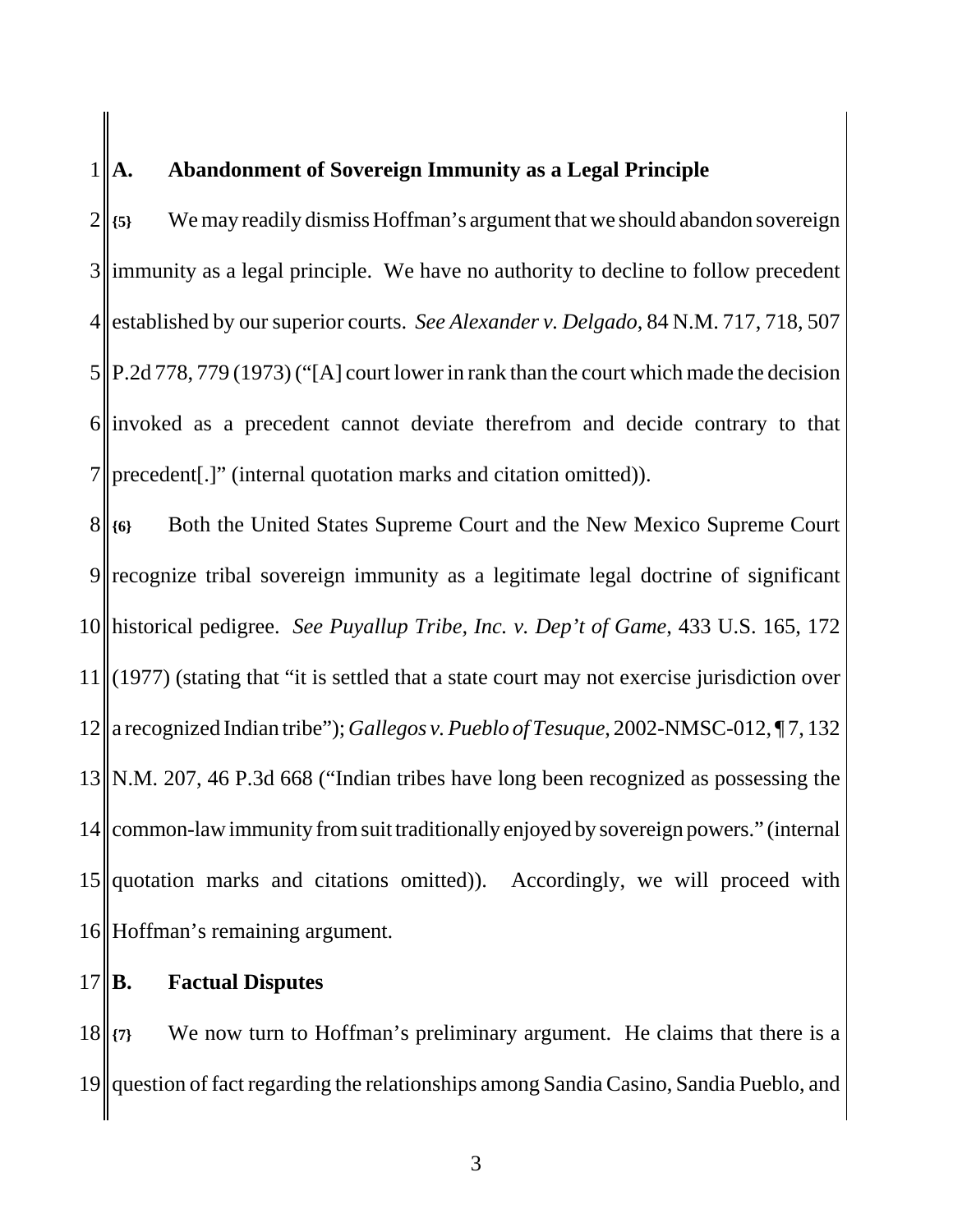the Sandia Gaming Commission such that he should have been allowed to conduct discovery "concerning insurance coverage, corporate status and organization, or the facts concerning the occurrence, investigation, or results of any inquiry" about the non-payment of his winnings. We disagree.

 **{8}** This matter came before the district court on a motion to dismiss for failure to 6 state a claim under Rule 1-012(B)(6) NMRA. In reviewing a motion to dismiss for failure to state a claim, we take the well-pleaded facts alleged in the complaint as true 8 and test the legal sufficiency of the claims. *Envtl. Control, Inc. v. City of Santa Fe*, 2002-NMCA-003, ¶ 6, 131 N.M. 450, 38 P.3d 891 (filed 2001). In his complaint, Hoffman identified Sandia as a resort hotel and casino and made no allegations that Sandia was an entity separate from or unrelated to Sandia Pueblo.

 **{9}** The complaint does acknowledge that Hoffman went through Sandia's grievance and appeal process, thus admitting the connection between Sandia and its gaming commission. While there are allegations of non-payment, there are no allegations regarding an investigation or inquiry about the non-payment.

 **{10}** We have concerns about Hoffman's argument. Generally, the district court need not allow discovery before granting a Rule 1-012(B)(6) motion. *See Rio Grande Kennel Club v. City of Albuquerque*, 2008-NMCA-093, ¶ 10, 144 N.M. 636, 190 P.3d 1131 (concluding "that the district court was not required to allow [the p]laintiffs to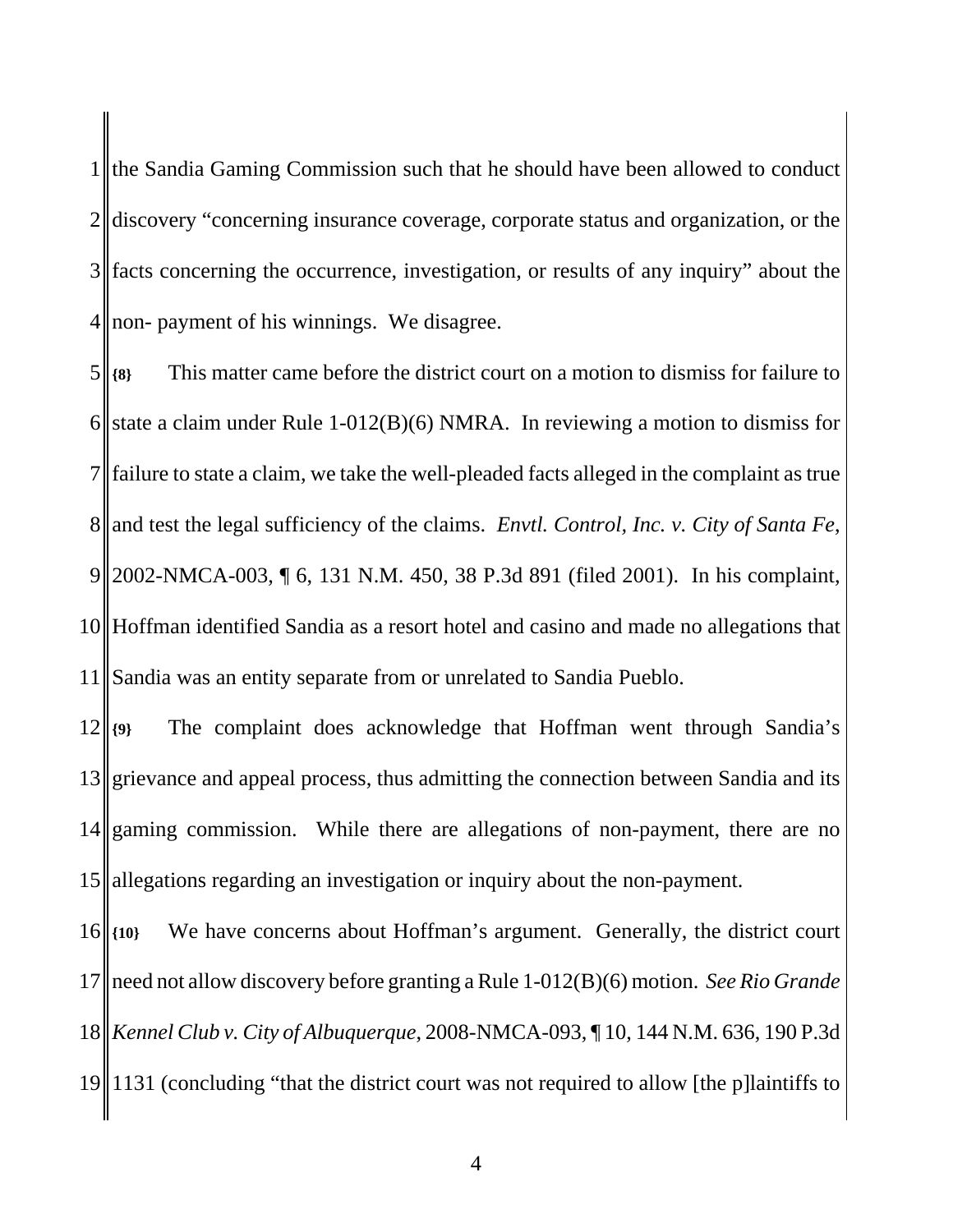develop the factual record in order to decide the motions to dismiss"). Here, Sandia, ||in its motion to dismiss, describes itself as "a wholly-owned and operated, unincorporated enterprise of the Pueblo of Sandia . . . , a federally-recognized Indian tribe." Hoffman does not directly dispute this status; rather, he complains that he should have been given the opportunity to propound discovery on this issue and on 6 the issue of the malfunctioning gaming machine before dismissal. Oddly, however, at no time during the pendency of this suit did Hoffman attempt to file any discovery 8 requests about any issue in the case. Further, Hoffman provides no citation to 9 authority for his argument here or below that discovery was required before dismissal. Issues raised in appellate briefs that are unsupported by cited authority will not be reviewed by us on appeal. *In re Adoption of Doe*, 100 N.M. 764, 765, 676 P.2d 1329, 1330 (1984) ("We have long held that to present an issue on appeal for review, an 13 appellant must submit argument and authority as required by rule." (Emphasis omitted.)).

#### **C. Sovereign Immunity and Hoffman's Claims**

 **{11}** Hoffman's argument is straight-forward. He maintains that his claims were properly brought in district court because the unpaid slot machine winnings constitute 18 property damage, and Section 8 of the Compact waives sovereign immunity for property damage. New Mexico case law does not support Hoffman's position.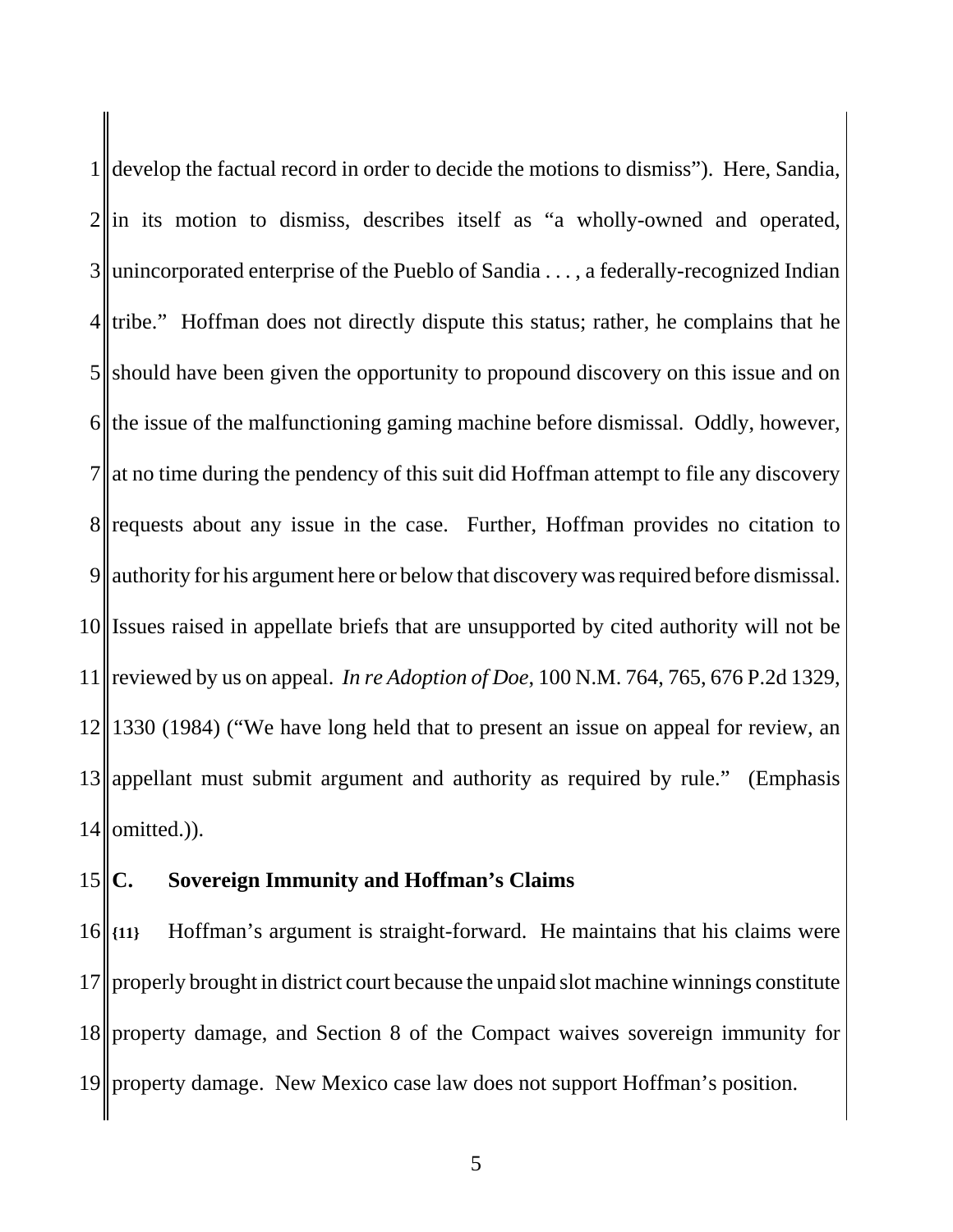**{12}** Whether Sandia has waived its sovereign immunity with respect to Hoffman's 2 claims is a question we review de novo. *Holguin v. Tsay Corp.*, 2009-NMCA-056, | [9, 146 N.M. 346, 210 P.3d 243. "It has long been recognized that Indian tribes have 4 the same common-law immunity from suit as other sovereigns." *R & R Deli, Inc. v. Santa Ana Star Casino*, 2006-NMCA-020, ¶ 10, 139 N.M. 85, 128 P.3d 513 (filed 2005). Tribal sovereign immunity precludes state courts from entertaining lawsuits against tribal entities. *Gallegos*, 2002-NMSC-012, ¶ 7. Corporate entities under tribal 8 control are extended the same sovereign immunity as the tribe itself. *Sanchez v. Santa Ana Golf Club, Inc.*, 2005-NMCA-003, ¶ 6, 136 N.M. 682, 104 P.3d 548 (filed 2004). A tribe may waive its sovereign immunity, but such waivers must be "express and" unequivocal." *R & R Deli*, 2006-NMCA-020, ¶ 10. "Because a tribe need not waive immunity at all, it is free to prescribe the terms and conditions on which it consents to be sued, and the manner in which the suit shall be conducted. Any such conditions 14 or limitations must be strictly construed and applied." *Id.* (internal quotation marks 15 and citations omitted).

 **{13}** As Sandia concedes, the Compact contains specific provisions which effect a limited and specific waiver of tribal sovereign immunity with respect to the Indian 18 tribes in New Mexico engaged in gaming. The Compact was negotiated under the 19 comprehensive scheme of the Indian Gaming Regulatory Act, 25 U.S.C. §§ 2701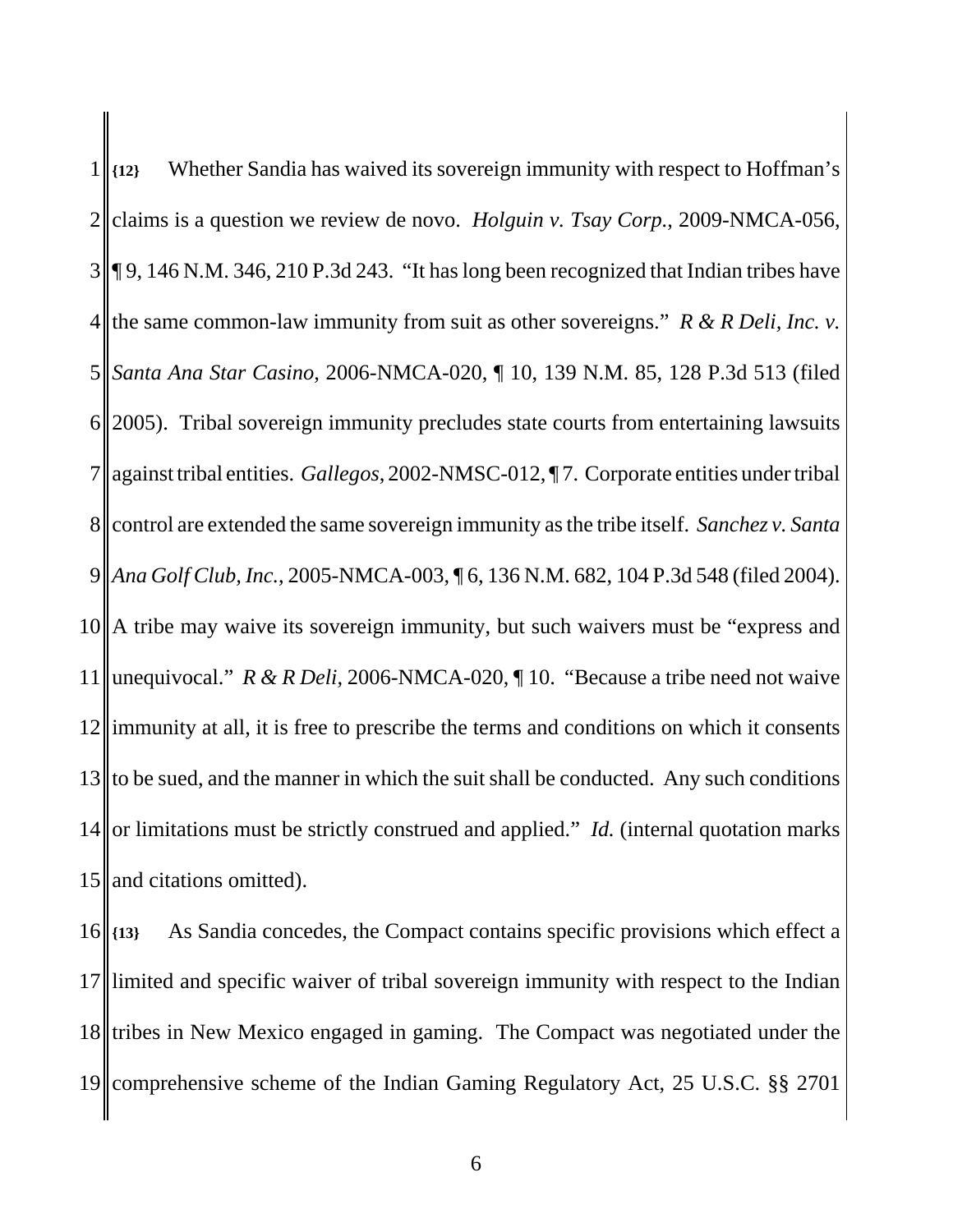|                | 1  through 2721 (2000), a seminal federal statute which "established the framework"                                                                                                                                               |
|----------------|-----------------------------------------------------------------------------------------------------------------------------------------------------------------------------------------------------------------------------------|
|                | 2 under which Indian tribes and states could negotiate compacts permitting $\dots$ gaming                                                                                                                                         |
|                | $3$ on Indian reservations located within state territory." Doe v. Santa Clara Pueblo,                                                                                                                                            |
|                | 4  2007-NMSC-008, $\parallel$ 6, 141 N.M. 269, 154 P.3d 644 (internal quotation marks and                                                                                                                                         |
|                | $5$ citation omitted). Both the pueblos and the state were involved in negotiating the                                                                                                                                            |
|                | 6 terms of the Compact under the Compact Negotiation Act. <i>Id.</i> "That negotiation"                                                                                                                                           |
|                | 7   process led to the various provisions of the Compact, including Section 8, with which                                                                                                                                         |
|                | 8 we are concerned in this case." <i>Doe</i> , 2007-NMSC-008, $\parallel$ 6. As pointed out by the                                                                                                                                |
|                | 9 Amici, all of the Indian tribes engaged in gaming in the State of New Mexico operate                                                                                                                                            |
|                | 10 under the same Compact. Amici in this case consists of the Pueblos of Isleta, Laguna,                                                                                                                                          |
|                | 11 Nambe, Ohkay Owingeh, Pojoaque, and San Felipe; each Indian tribe is located in                                                                                                                                                |
|                | 12 New Mexico and engaged in the enterprise of gaming and subject to the Compact.                                                                                                                                                 |
|                | $13$ {14}<br>Hoffman relies on language in Sections $8(A)$ and $8(D)$ of the Compact to                                                                                                                                           |
|                | 14 establish that Sandia waived its sovereign immunity with respect to his claims.                                                                                                                                                |
|                | Section 8(A) of the Compact provides, in pertinent part:<br>$15$   {15}                                                                                                                                                           |
| 16<br>17<br>18 | The safety and protection of visitors to a Gaming Facility is a priority of<br>the Tribe, and it is the purpose of this Section to assure that any such<br>persons who suffer bodily injury or property damage proximately caused |

18 persons who suffer bodily injury or property damage proximately caused 19 by the conduct of the Gaming Enterprise have an effective remedy for 20 obtaining fair and just compensation. To that end, in this Section, and 21 subject to its terms, the Tribe  $\ldots$  agrees to a limited waiver of its 22 immunity from suit, and agrees to proceed either in binding arbitration<br>23 proceedings or in a court of competent jurisdiction, at the visitor's proceedings or in a court of competent jurisdiction, at the visitor's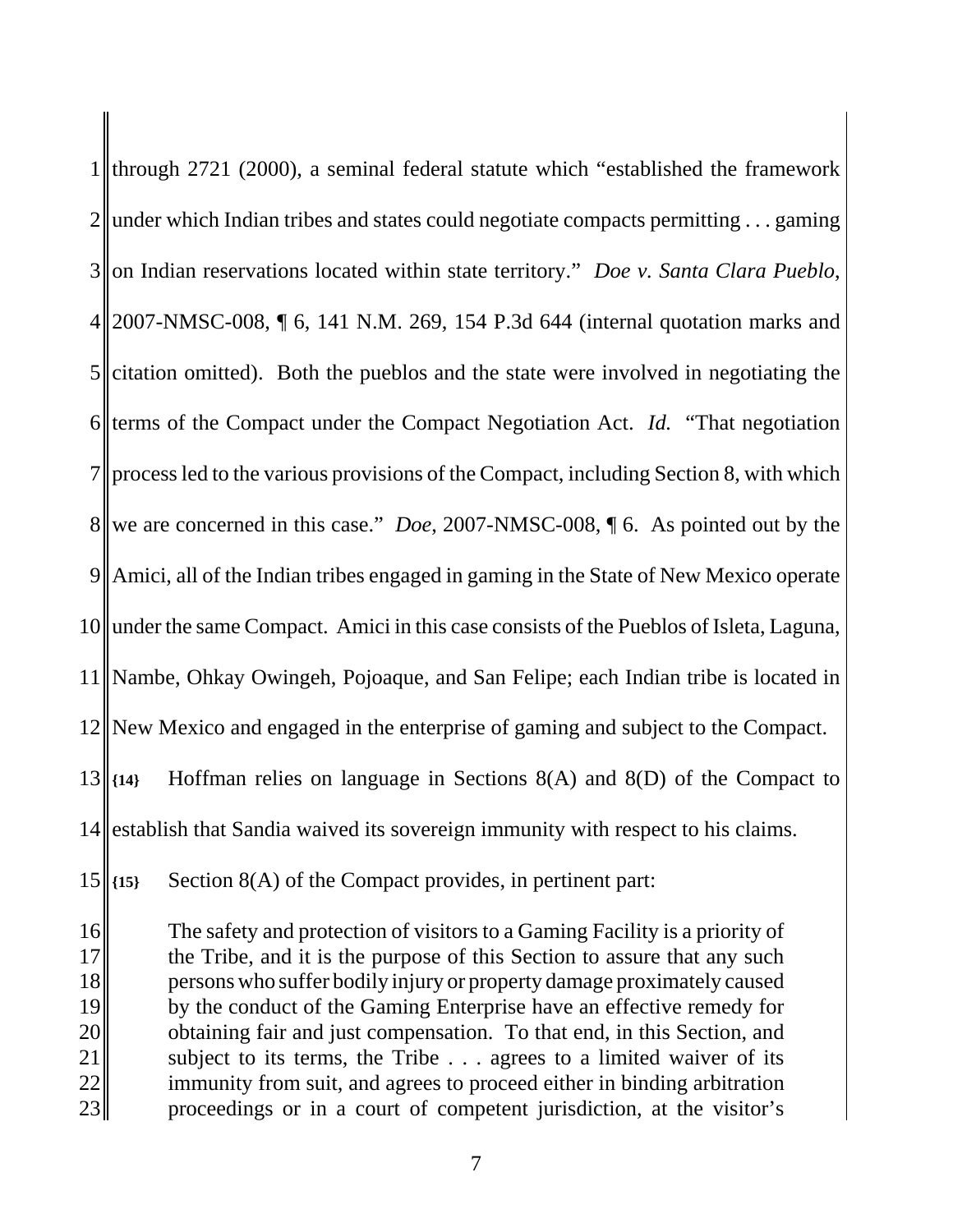1. election, with respect to claims for bodily injury or property damage 2<br>proximately caused by the conduct of the Gaming Enterprise. For<br>purposes of this Section, any such claim may be brought in state district 3 purposes of this Section, any such claim may be brought in state district  $4 \parallel$  court, including claims arising on tribal land[.]

5 *Id.* (internal quotation marks and citation omitted); *see R & R Deli*, 2006-NMCA-020,  $6 \leq 18$ . Section 8(D) of the Compact states that the Pueblo "waives its defense of  $7$  sovereign immunity in connection with any claims for compensatory damages for 8 bodily injury or property damage up to the amount of fifty million dollars 9 (\$50,000,000) per occurrence asserted as provided in this section." *R & R Deli*, 2006- 10 NMCA-020, 18.

 **{16}** As a matter of convenience, we observe that subsections (A) and (D) both fall within Section 8 of the Compact and both provide a waiver with respect to claims for bodily injury or property damage. As such, they are plainly part of the same single 14 waiver. Accordingly, we need not refer to the two provisions independently throughout our discussion. Rather, we will merely refer to them collectively as the 16 waiver provision of Section 8.

17 **{17}** Generally, "Section 8 addresses subject matter jurisdiction over personal injury 18 claims against the Pueblos resulting from incidents occurring on Indian land in 19 connection with Class III gaming." *Doe*, 2007-NMSC-008, 98. Our Court has 20 previously addressed the meaning of the Section 8 waiver language in *R & R Deli*,  $21$  2006-NMCA-020, and *Holguin*, 2009-NMCA-056. *R & R Deli* dealt with a variety

8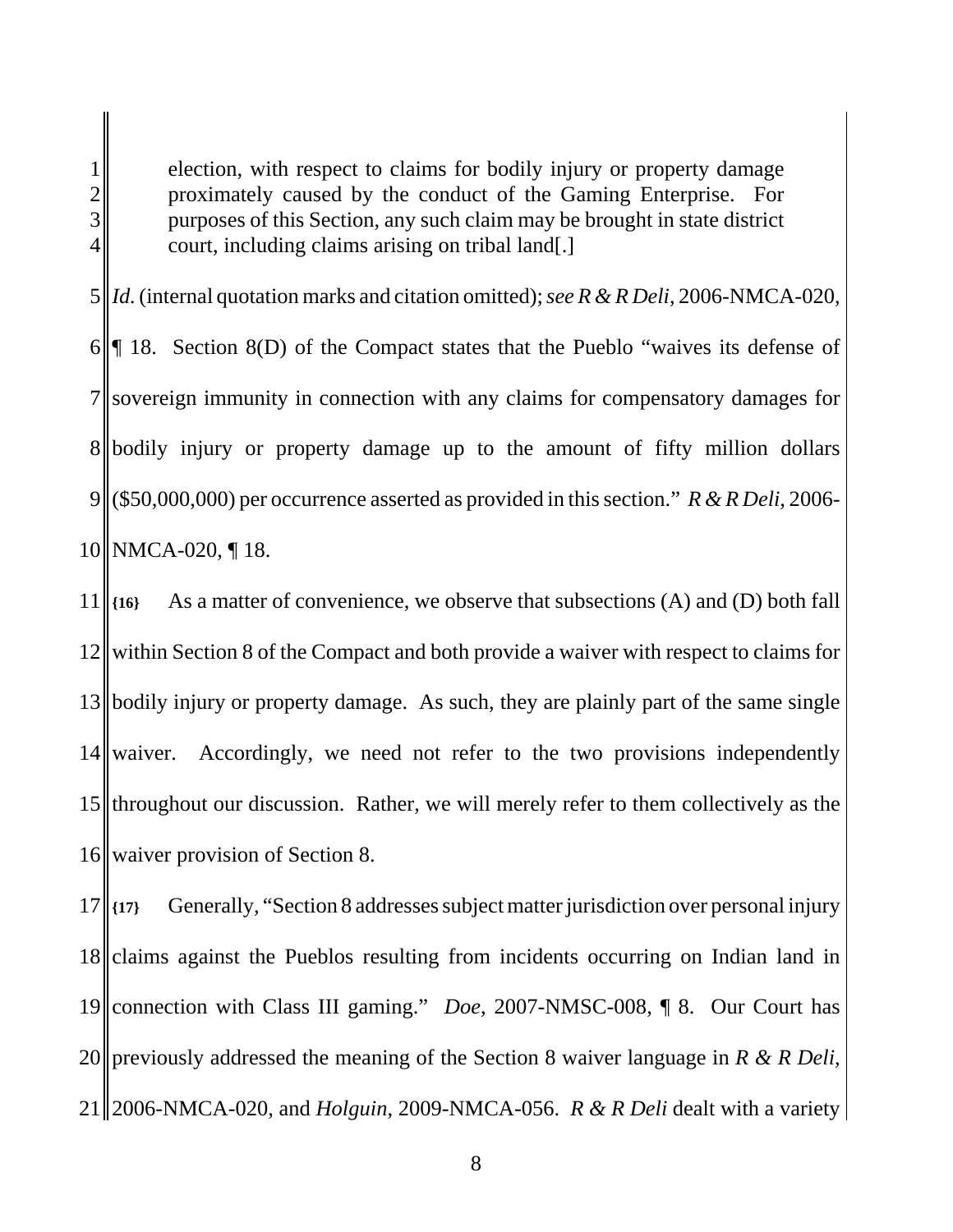of contract and tort claims brought against tribal entities by a commercial lessee.  $2 \| 2006\text{-}N MCA-020, \P 6$ . In affirming the district court's dismissal of all claims based on sovereign immunity, we looked to the intent of the drafters and concluded that they "intended to provide a limited waiver of sovereign immunity for purposes of providing a remedy to casino patrons who suffer *physical injury* to their persons or 6 property." *Id.*  $\llbracket 24 \text{ (emphasis added)}$ . Although we did not define with specificity what constitutes a physical injury to a casino patron's person or property, we did reach two conclusions that provide guidance: (1) personal injury claims brought by casino 9 patrons are one but not the only form of physical injury clearly contemplated by the Compact language, *R & R Deli*, 2006-NMCA-020, ¶¶ 21-22, 24; and (2) contract law and business tort claims are not claims for physical damage to property as 12 contemplated by Section 8 of the Compact. *R & R Deli*, 2006-NMCA-020, 19. **{18}** In our second case, the plaintiff in *Holguin* won a random drawing for a  $\parallel$  \$250,000 prize at a New Mexico tribal gaming facility. 2009-NMCA-056,  $\P$  1. He disagreed with the manner in which he would be allowed to collect on the prize so he brought suit in district court for breach of contract, conversion, unfair practices, and 17 for two counts of invasion of privacy. *Id.* On appeal, we held that sovereign immunity barred all claims. *See id.* ¶ 3. We repeated our holding in *R & R Deli*: the words "bodily injury" and "property damage" in Section 8 of the Compact relate to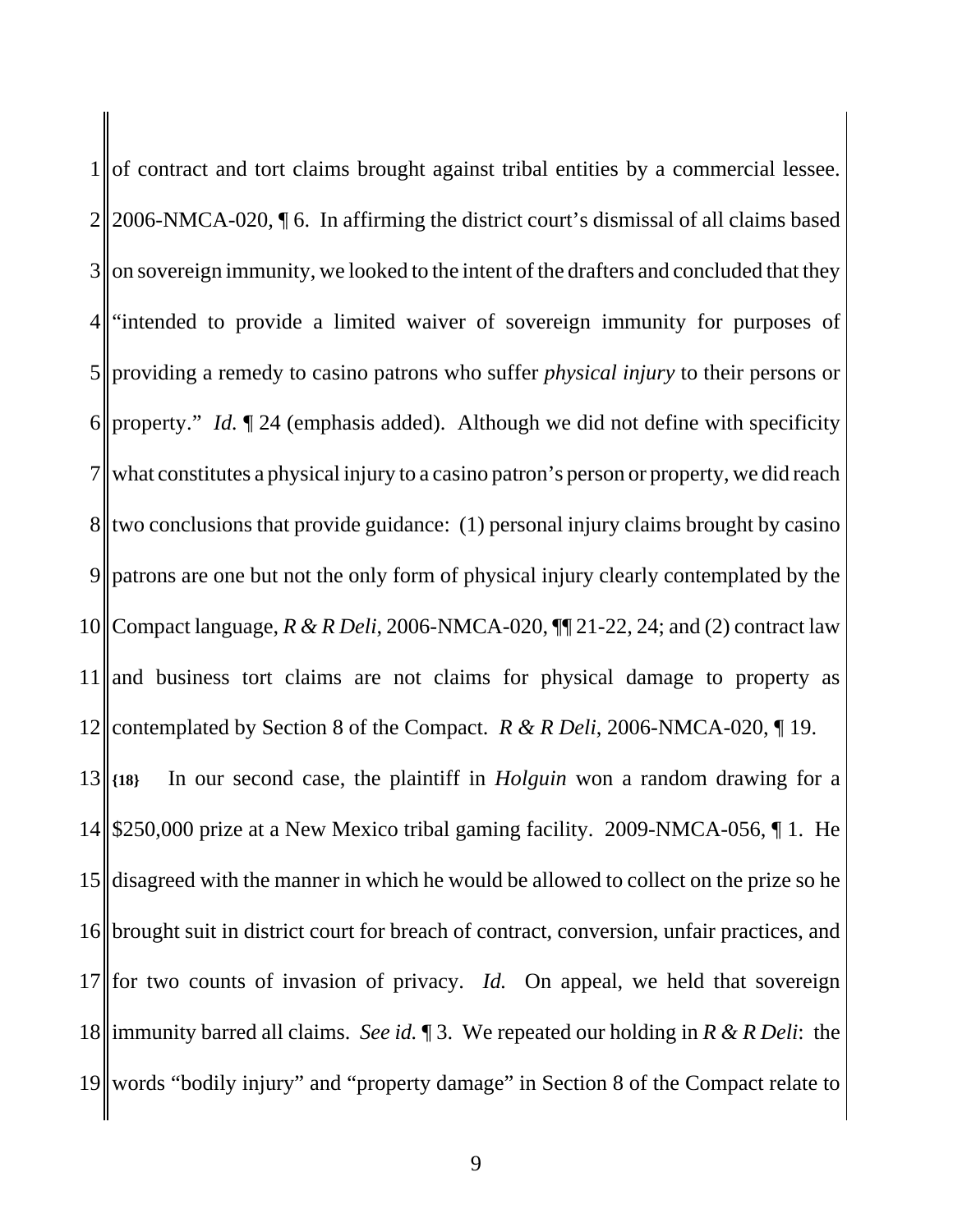the safety of visitors and mean—as the plain meaning of the words imply—"physical 2 damage to ... persons or property." *Holguin*, 2009-NMCA-056,  $\P$  11.

 **{19}** Hoffman argues that the "personal injury" requirement was wrongly decided in *R & R Deli* because the holding was based on interpreting Section 8 to apply to "bodily injury *and* property damage" instead of "bodily injury *or* property damage." (emphasis added). According to Hoffman, the misappropriation of "and" for "or" permitted us to draw the incorrect conclusion that the Compact was concerned only 8 with physical injury to the persons or property of casino patrons. We disagree. Hoffman's argument is based on a far too circumscribed reading of our analysis in *R*  $10 \& R$  *Deli*. Whether the words are connected by an "and" or an "or" is not determinative. Careful review of the analysis reveals that it was based on the use of the words "bodily injury" and "property damage" employed together consistently throughout Section 8 of the Compact. *R & R Deli*, 2006-NMCA-020, ¶ 21. We relied 14 on the close juxtaposition of these terms, not the conjunction between them. *Id.*  **{20}** Hoffman also disputes the district's court's determination that he has no 16 property damage. According to Hoffman, when the Sandia slot machine indicated that he had won a jackpot and jackpot rounds totaling approximately 1.6 million, he was 18 entitled to consider the unpaid winnings his "property." While he acknowledges his damage was not based on a direct physical injury to his body, he maintains that it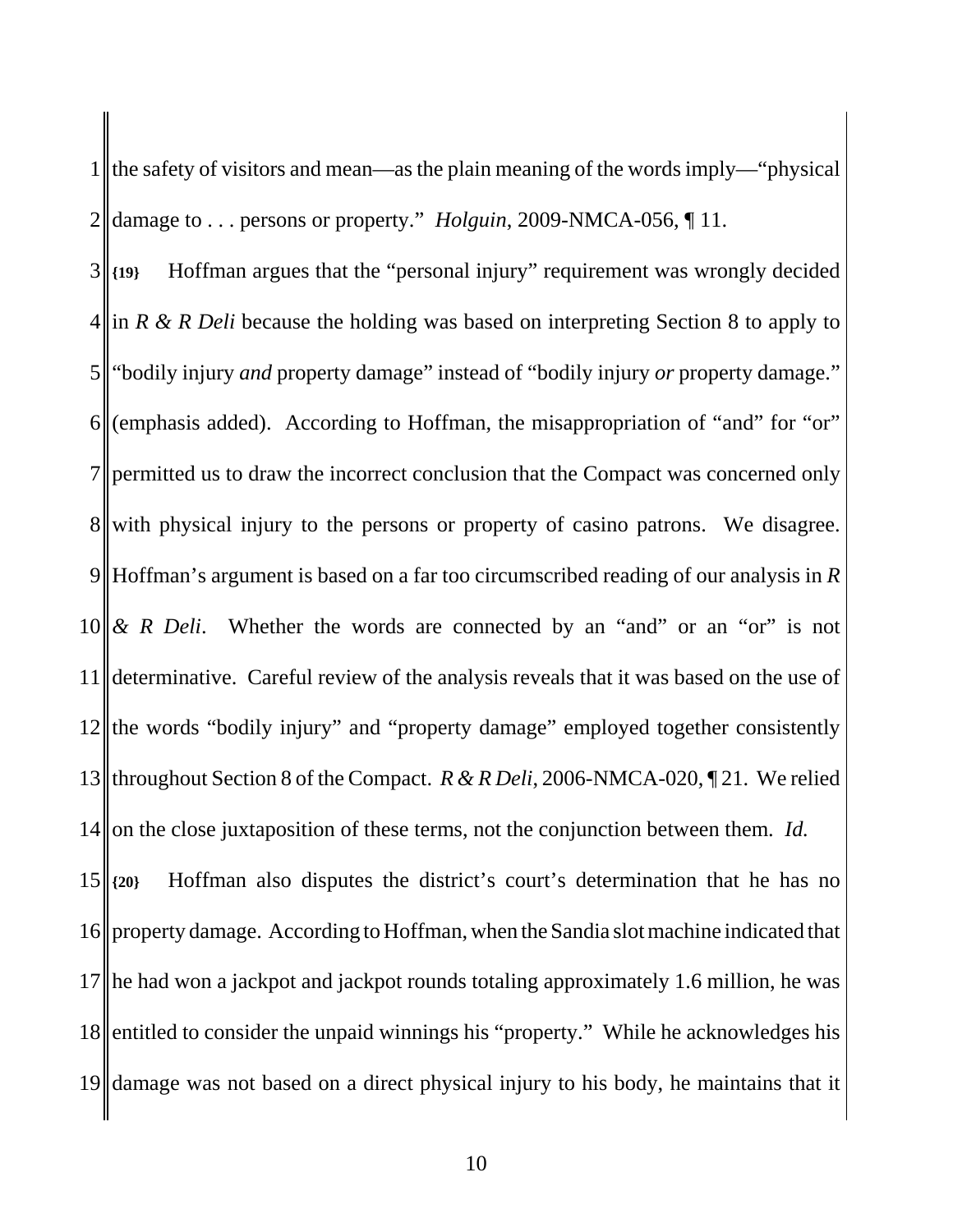constituted "damage" to his property. *See Kosiba v. Pueblo of San Juan*, 2006- NMCA-057, 139 N.M. 533, 135 P.3d 234; *Computer Corner, Inc. v. Fireman's Fund Ins. Co.*, 2002-NMCA-054, 132 N.M. 264, 46 P.3d 1264; *see also Devlin v. United States*, 352 F.3d 525 (2d Cir. 2003). Hoffman argues that New Mexico law does not require "a physical injury requirement" to his damage claim. Hoffman misreads the || law as it relates to tribal sovereign immunity.

 **{21}** *Computer Corner, Inc.* concerned an insurance company's duty to indemnify 8||an insured. 2002-NMCA-054,  $\P$ [1, 4. The term "property damage" appears in that 9 opinion because the insurance contract in dispute excluded specific types of property damage as specifically defined in that contract. *Id.* ¶¶ 14-19. The case had nothing to do with the use of this term in the Compact. In *Kosiba*, the plaintiff alleged that the 12 loss of his gaming license had been caused by improper governmental action of the Pueblo's gaming commission. 2006-NMCA-057, ¶ 12. We held that the plaintiff had no standing to assert the waiver of immunity contained in Section 8, because the waiver in Section 8 "is limited to victims of whose injuries are caused by the conduct 16 of the Gaming Enterprise." *Kosiba*, 2006-NMCA-057, ¶ 12. We fail to see how this holding advances Hoffman's case. Lastly, in *Devlin*, the Second Circuit was required 18 to interpret the term "injury of loss of property" under the Federal Tort Claims Act (FTCA). *Devlin*, 352 F.3d at 529-30. We do not see how interpretation of the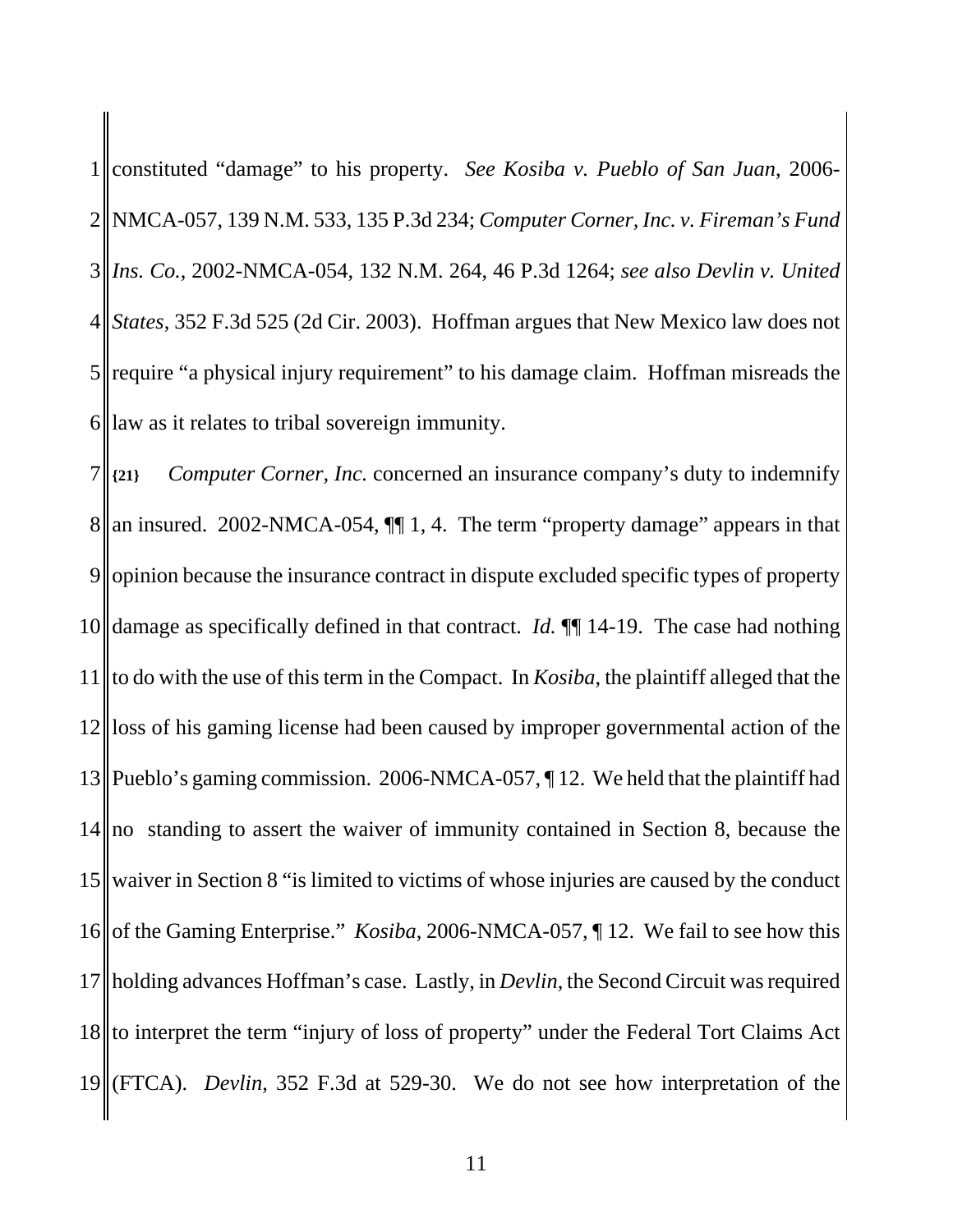||language in the FTCA has any bearing on the interpretation of the waiver language in the Compact, especially in light of New Mexico law that sets out the meaning of property damage as contemplated by Section 8. *See R & R Deli*, 2006-NMCA-020,  $4 \leq 19$  (holding that neither breach of contract nor tort claims constitute property damage as contemplated by the Compact); *see also Holguin*, 2009-NMCA-056, ¶ 13 (holding that invasion of privacy claims and the alleged emotional injuries stemming from those claims do not constitute property damage as contemplated by the 8 Compact). Rather, the Compact provides a limited waiver of sovereign immunity for physical damage to casino patrons or their property proximately caused by the gaming enterprise. *Holguin*, 2009-NMCA-056, ¶ 11; *R & R Deli*, 2006-NMCA-020, ¶¶ 21, 24. The term physical injury or damage refers literally to the physical destruction or 12 impairment of the tangible property of a casino patron. *See Holguin*, 2009-NMCA- 056, ¶ 13 (observing that incorporeal claims do not constitute physical damage to property as contemplated by the Compact).

 **{22}** Hoffman cites to *Doe*, 2007-NMSC-008, ¶ 18, and he argues that sovereign immunity does not apply in this case because Sandia's actions in refusing to pay Hoffman his winnings are inconsistent with "the effective *regulation* of Class III Gaming." Hoffman complains that there are no regulations, rules, or procedures to 19 ensure that Sandia's gaming is conducted fairly and honestly. He also points to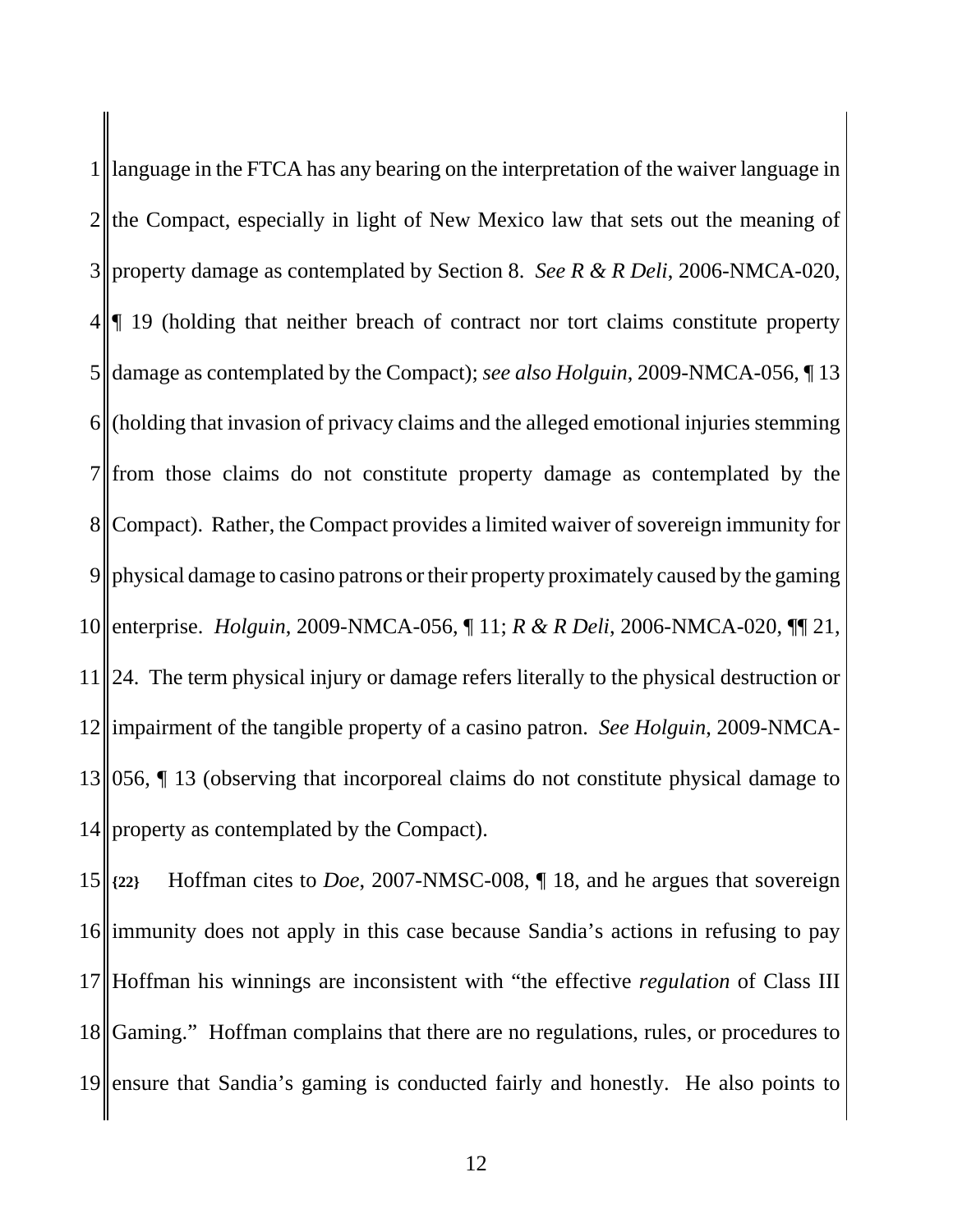*Romero v. Pueblo of Sandia*, ¶ 15, 2003-NMCA-137, 134 N.M. 553, 80 P.3d 490, as a case that stands for the proposition that one of the purposes of the Compact is to ensure that casino gaming is conducted fairly and honestly. We have difficulty understanding Hoffman's contentions, but he appears to be arguing that the Compact covers the regulation of Class III gaming, the Compact must ensure that gaming is conducted fairly and honestly, Sandia's non-payment of his jackpot is not fair or honest, and his only effective remedy is to be able to bring suit in district court. As we explained in paragraph six above, the doctrine of sovereign immunity applies to 9 Indian tribes. Section 8 of the Compact provides a limited waiver of sovereign 10 immunity for the claims of casino patrons that are based on physical injury to their persons or property. Hoffman's claims cannot be so classified. Sovereign immunity 12 bars his claims.

## **CONCLUSION**

 $14 \times 23$  Based on the foregoing, we affirm the ruling of the district court.

## **{24} IT IS SO ORDERED.**

**\_\_\_\_\_\_\_\_\_\_\_\_\_\_\_\_\_\_\_\_\_\_\_\_\_\_\_\_\_\_\_\_**

## **CELIA FOY CASTILLO, Judge**